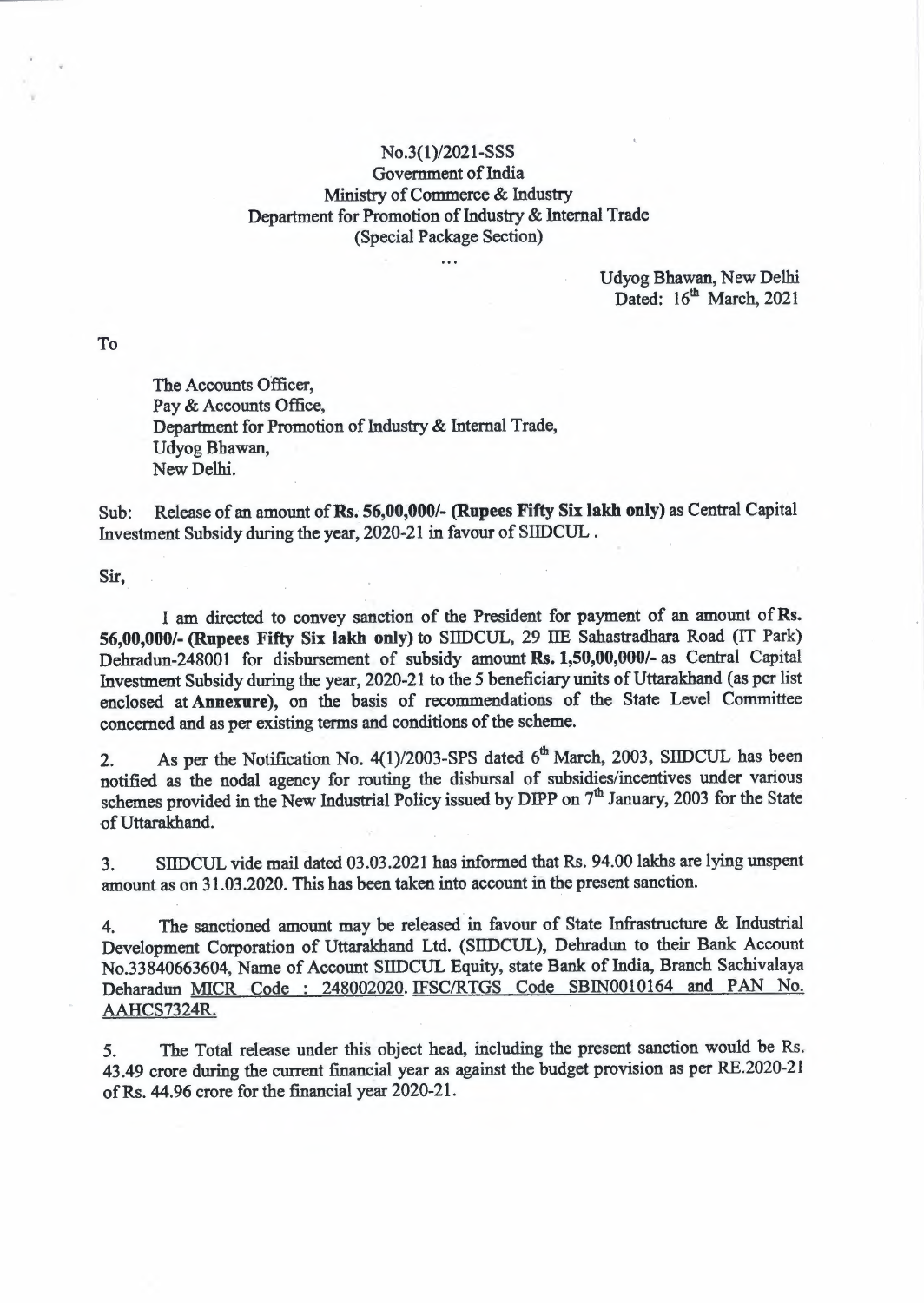6. The Expenditure is debitable to Demand No. 11 of the Department of Industrial Policy and Promotion for financial year 2020-21 under the following head:<br>2885- Other Outlav on Industries & Minerals (Major H

2885- Other Outlay on Industries & Minerals (Major Head)<br>02- Development of Backward Areas (Sub Major Head)

02- Development of Backward Areas (Sub Major Head)<br>02.101- Subsidies (Minor Head)

02.101- Subsidies (Minor Head)<br>15.05 - Package for Special

Package for Special Category States for J&K Himachal Pradesh and Uttarakhand<br>15.05.33

**Subsidies** 

7. Release of the above mentioned amount to SIIDCUL is subject to the following terms and conditions:

- I. SIIDCUL will maintain a separate account of the funds released by this Department towards "Central Capital Investment Subsidy'' for disbursal of subsidy to the beneficiary units as per details enclosed.
- II. SIIDCUL will scrutinize the claims before disbursement of subsidy and subsidy should be disbursed to the eligible units within 7 days of release of funds by DIPP.
- III. The disbursal made by SIIDCUL from the Grant shall be open to inspection and audit by the sanctioning authority.
- IV. After disbursement of subsidy for the purpose for which it has been sanctioned, SIIDCUL, will submit to the Department of Industrial Policy and Promotion, New Delhi the Utilization as per GFR 12-C and no further funds will be released unless the entire amount previously released is fully utilized and utilization certificates are furnished. The Utilization Certificate will be signed by the Managing Director, SIIDCUL.
- V. A quarterly statement of the subsidies disbursed indicating also the names of the beneficiaries, the amount of subsidy released to each unit, the date of their application, the date of approval of the SLC, the date of disbursal of subsidy etc, shall be furnished by SIIDCUL to this Department by the  $10<sup>th</sup>$  day of the month following the end of each quarter.
- VI. SIIDCUL would devise a suitable mechanism to ensure adequate transparency and fairness in the disbursal of subsidy. SIIDCUL shall furnish an undertaking that they have been following the provision of Rule-4 (I)(a) and (b) of RTI Act, 2005.
- VII. SIIDCUL would furnish a performance-cum-achievement report at the end of each financial year highlighting the number of units set up in the State, investment made and the employment generated etc., and the quantitative vis-a-vis qualitative outcome achieved out of Central Capital Investment Subsidy Scheme including suggestions/policy reform initiatives for further refinement of the Scheme.
- VIII. SIIDCUL to ensure that amount is released to individual unit(s) only after verifying that these units have not been paid earlier
	- IX. Payment to units should be made through Electronics Money Transfer directly to their account.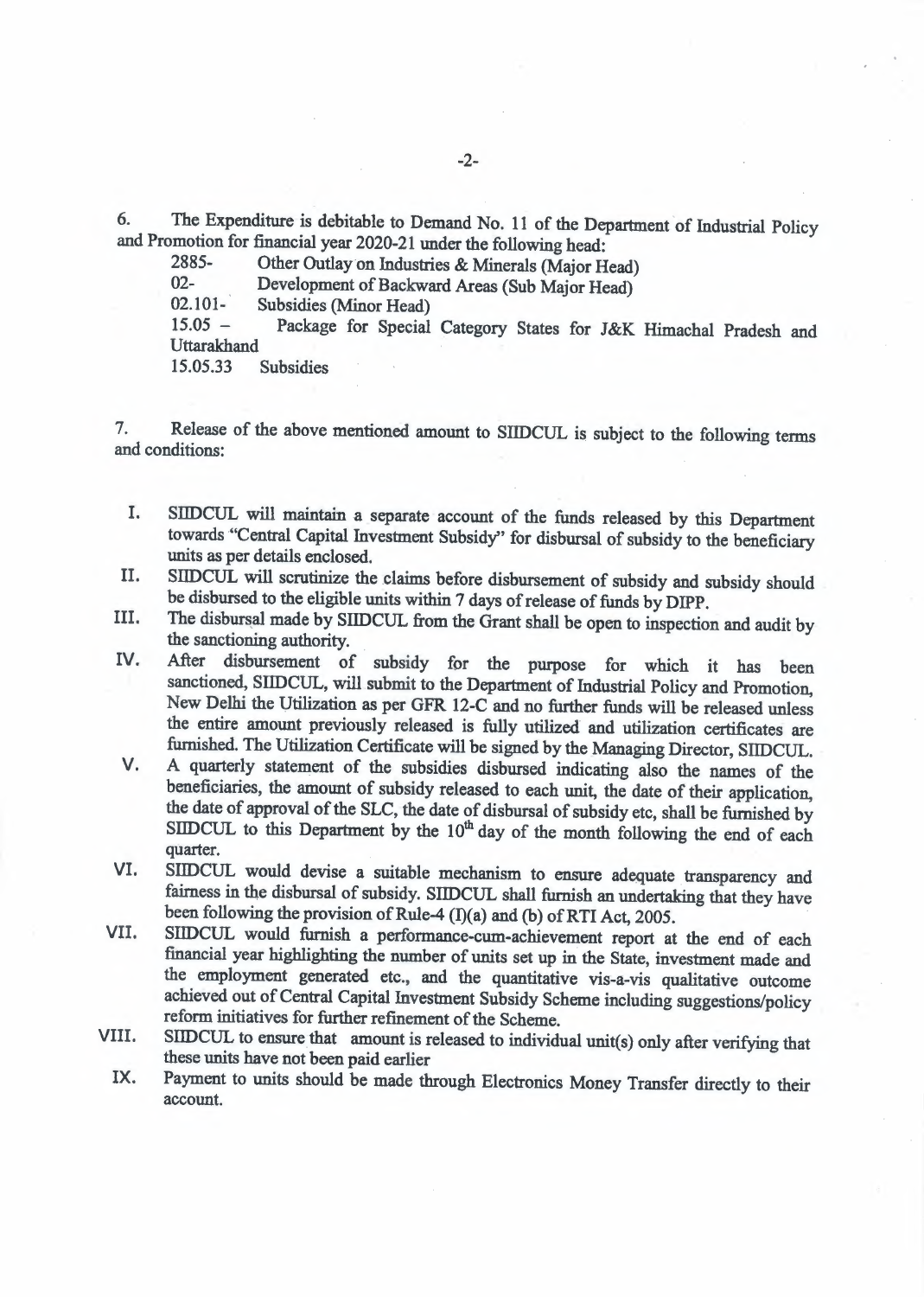8. The undersigned acts as DDO for purpose of this sanction.

9. This issues with the concurrence of Integrated Finance Wing, Department of Industrial Policy and Promotion, vide their Diary No.52968 /Fin.IT dated 11.03.2021 .

*a . \\_\_*   $\sqrt{h}$  *MS01021* 

(Ganesh H. Nikhare) Under Secretary to the Govt. of India Tel. 23062823

Copy to:-

- 1. The Principal Director of Audit, Economic and Services Ministries, A.G.C.R. Building, Indraprastha Estate, New Delhi.
- 2. Director of Industries, Directorate of Industries, Govt. of Uttarakhand, Dehradun.
- 3. Finance-II Section, Integrated Finance Wing, Department for Promotion of Industry & Internal Trade.
- 4. CCA, DIPP-with the request to audit 10% cases after disbursement by SllDCUL.
- 5. The Managing Director, SllDCUL.
- 6. Budget & Accounts Section.
- 7. Office of the Economic Adviser, Udyog Bhawan, New Delhi.
- 8. Guard File.

forming of the set of the set of the set of the set of the set of the set of the set of the set of the set of the set of the set of the set of the set of the set of the set of the set of the set of the set of the set of th

(Ganesh H. Nikhare) Under Secretary to the Govt. of India